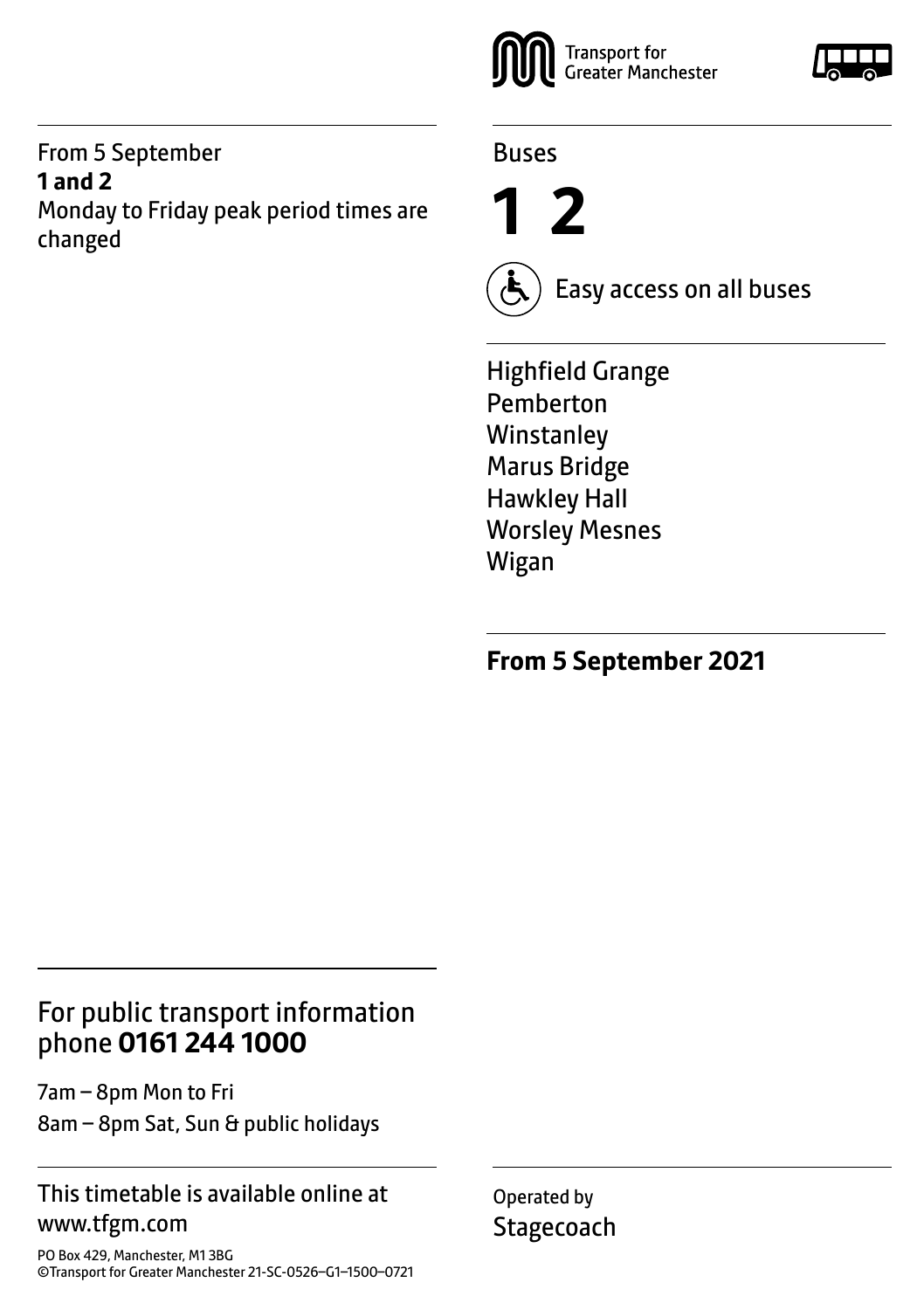# Additional information

## Alternative format

To ask for leaflets to be sent to you, or to request large print, Braille or recorded information phone 0161 244 1000 or visit www.tfgm.com

#### Easy access on buses



 Journeys run with low floor buses have no steps at the entrance, making getting on and off easier. Where shown, low floor buses have a ramp for access and a dedicated space for wheelchairs and pushchairs inside the bus. The bus operator will always try to provide easy access services where these services are scheduled to run.

## Using this timetable

Timetables show the direction of travel, bus numbers and the days of the week. Main stops on the route are listed on the left. Where no time is shown against a particular stop, the bus does not stop there on that journey. Check any letters which are shown in the timetable against the key at the bottom of the page.

## Where to find information about service changes

www.tfgm.com Bus station posters Leaflets from outlets.

## Tickets and information

Bus companies offer a range of tickets for use on their own buses. For travel on any service in the County, use System One tickets, including DaySaver. Travelshops provide tickets, information and journey planning advice on buses, trains and trams for work and pleasure.

## Using the 24 hour clock

Times are shown in four figures. The first two are the hour and the last two are the minutes.

0753 is 53 minutes past 7am 1953 is 53 minutes past 7pm



## Operator details

**Stagecoach** Head Office Hyde Road Ardwick **Manchester** M12 6JS Telephone 0161 273 3377

#### **Travelshops**

#### **Wigan Bus Station**

Mon to Fri 7am to 5.30pm Saturday 8.30am to 1.15pm and 2pm to 4pm Sunday\* Closed

\*Including public holidays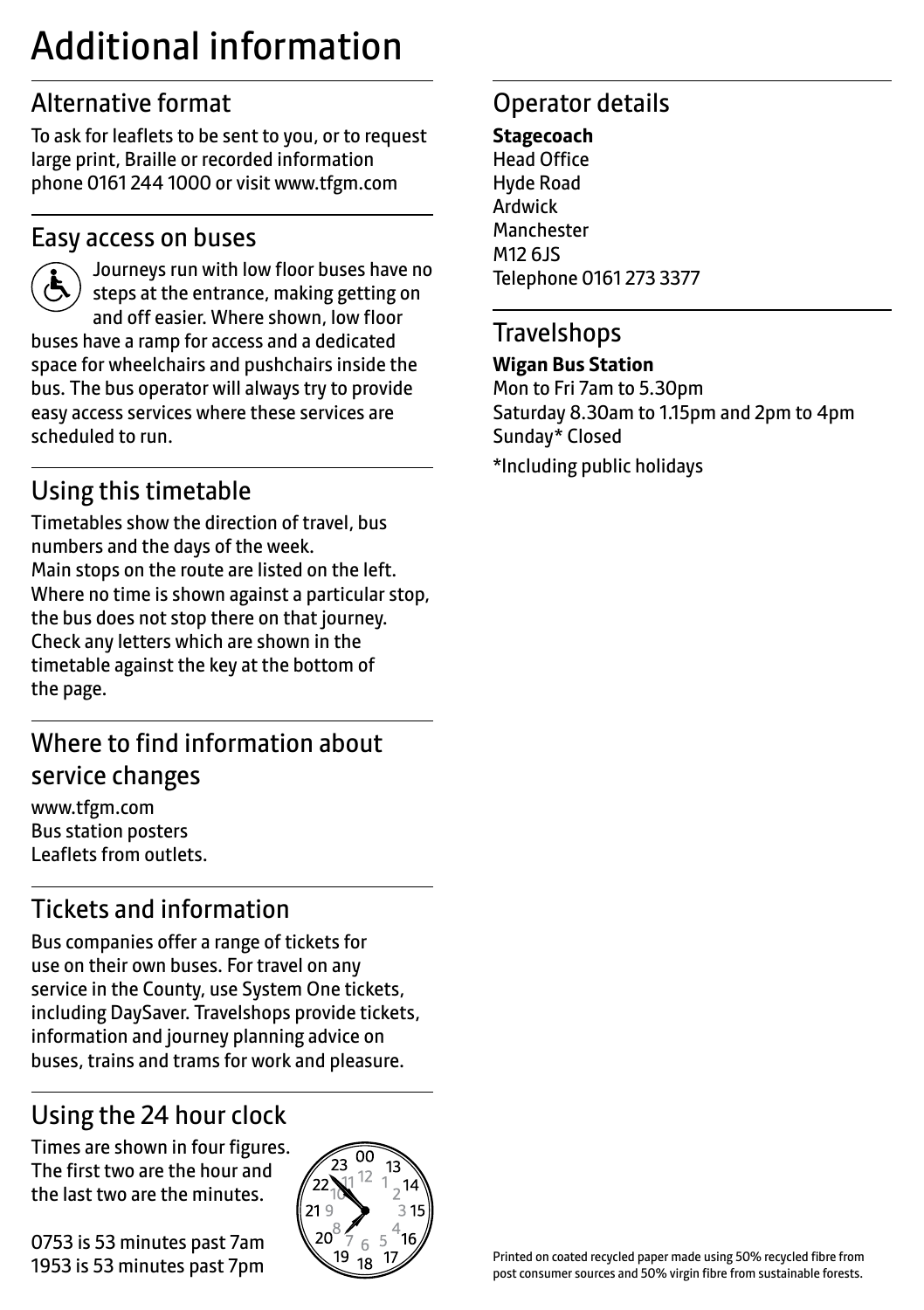

Contains Ordnance Survey data ©Crown copyright and database right 2010 ©0100022610 Transport for Greater Manchester 2021 Transport for Greater Manchester uses reasonable endeavours to check the accuracy of information published and to publish changes to information in a timely manner. In no event will Transport for Greater Manchester be liable for any loss that may arise from this information being inaccurate.

- 
- 
- 
- 
- 
-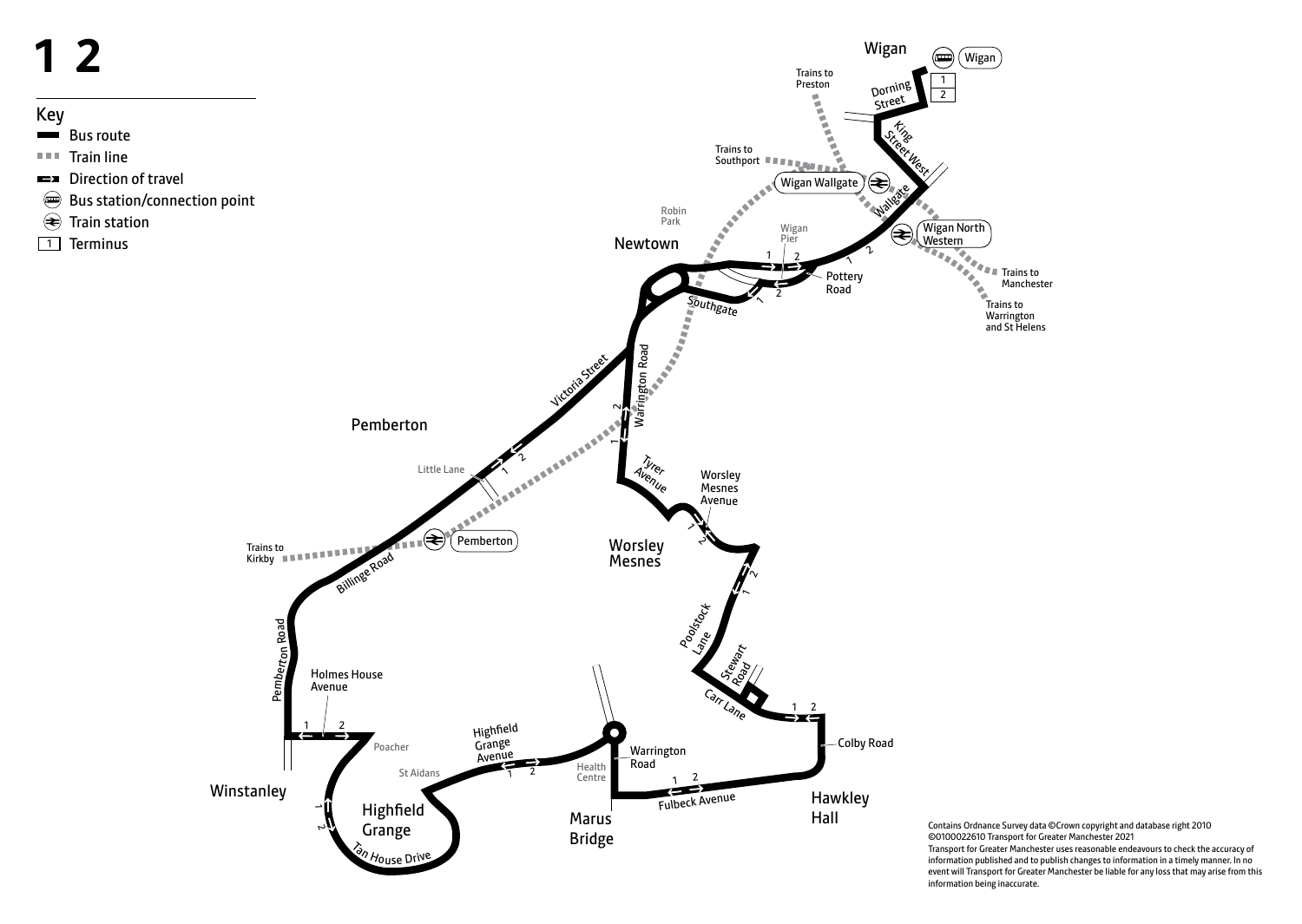## Wigan — Hawkley Hall — Marus Bridge — Highfield Grange — Pemberton circular 1

### Mondays to Fridays

| Wigan, Bus Station                                                                                                               |                |  |  |  |  |  |  |  |  | 0607 0637 0707 0742 0812 0855 0922 and 1352 1422 1452 1522 1557 1632 1707 1737 1807 1837        |  |
|----------------------------------------------------------------------------------------------------------------------------------|----------------|--|--|--|--|--|--|--|--|-------------------------------------------------------------------------------------------------|--|
| <b>Worsley Mesnes Drive/Mesnes Ave</b>                                                                                           |                |  |  |  |  |  |  |  |  | 0615 0646 0716 0751 0821 0901 0931 every 1401 1431 1501 1531 1608 1643 1717 1746 1816 1846      |  |
| Hawkley Hall, Stewart Road                                                                                                       | $\overline{a}$ |  |  |  |  |  |  |  |  | 0619 0651 0721 0757 0827 0907 0936 30 1406 1436 1508 1538 1613 1648 1722 1751 1821 1851         |  |
| Highfield Grange, Tan House Drive 0546 0626 0702 0732 0810 0842 0919 0946 mins 1416 1446 1520 1550 1624 1659 1733 1801 1831 1901 |                |  |  |  |  |  |  |  |  |                                                                                                 |  |
| Wigan, Bus Station                                                                                                               |                |  |  |  |  |  |  |  |  | 0601 0641 0721 0751 0829 0901 0935 1001 until 1431 1502 1538 1608 1643 1718 1752 1818 1847 1916 |  |
|                                                                                                                                  |                |  |  |  |  |  |  |  |  |                                                                                                 |  |

|                                                            | m | m                        | m | m | m |
|------------------------------------------------------------|---|--------------------------|---|---|---|
| Wigan, Bus Station                                         |   | 1925 2025 2125 2225 2325 |   |   |   |
| Worsley Mesnes Drive/Mesnes Ave 1934 2034 2134 2234 2334   |   |                          |   |   |   |
| Hawkley Hall, Stewart Road                                 |   | 1939 2039 2139 2239 2339 |   |   |   |
| Highfield Grange, Tan House Drive 1948 2048 2148 2248 2348 |   |                          |   |   |   |
| Wigan, Bus Station                                         |   | 2004 2104 2204 2304      |   |   |   |

### **Saturdays**

|                                                                                                         |                                                                     |  |  |  |  | M | $\mathbb{M}$ | MM 1999. | M | M |
|---------------------------------------------------------------------------------------------------------|---------------------------------------------------------------------|--|--|--|--|---|--------------|----------|---|---|
| Wigan, Bus Station                                                                                      | 0722 0822 0852 0922 and 1522 1557 and 1827 1925 2025 2125 2225 2325 |  |  |  |  |   |              |          |   |   |
| Worsley Mesnes Drive/Mesnes Ave 0731 0831 0901 0932 every 1532 1606 every 1836 1934 2034 2134 2234 2334 |                                                                     |  |  |  |  |   |              |          |   |   |
| Hawkley Hall, Stewart Road 60736 0836 0906 0937 30 1537 1611 30 1841 1939 2039 2139 2239 2339           |                                                                     |  |  |  |  |   |              |          |   |   |
| Highfield Grange, Tan House Drive 0747 0847 0917 0951 mins 1551 1622 mins 1852 1948 2048 2148 2248 2348 |                                                                     |  |  |  |  |   |              |          |   |   |
| Wigan, Bus Station                                                                                      | 0805 0905 0935 1010 until 1610 1640 until 1910 2004 2104 2204 2304  |  |  |  |  |   |              |          |   |   |

#### Sundays and public holidays (except Christmas and New Year period)

|                                                        | M        | M         | M |  |
|--------------------------------------------------------|----------|-----------|---|--|
| Wigan, Bus Station                                     | 1025 and | 2225 2325 |   |  |
| Worsley Mesnes Drive/Mesnes Ave 1034 every 2234 2334   |          |           |   |  |
| Hawkley Hall, Stewart Road 1039 hour 2239 2339         |          |           |   |  |
| Highfield Grange, Tan House Drive 1049 until 2249 2348 |          |           |   |  |
| Wigan, Bus Station                                     | 1104     | 2304      |   |  |

For details of buses during the Christmas and New Year period, please phone 0161 244 1000

M – Journey provided with the financial support of Transport for Greater Manchester

ֺ֘֒

a – Starts from The Highfield Centre at 0543

W– All bus 1 journeys are run using easy access buses. See inside front cover of this leaflet for details

 $\overline{a}$ **Summer times**: between mid July and early September, some timetables will be different. Check www.tfgm.com for details